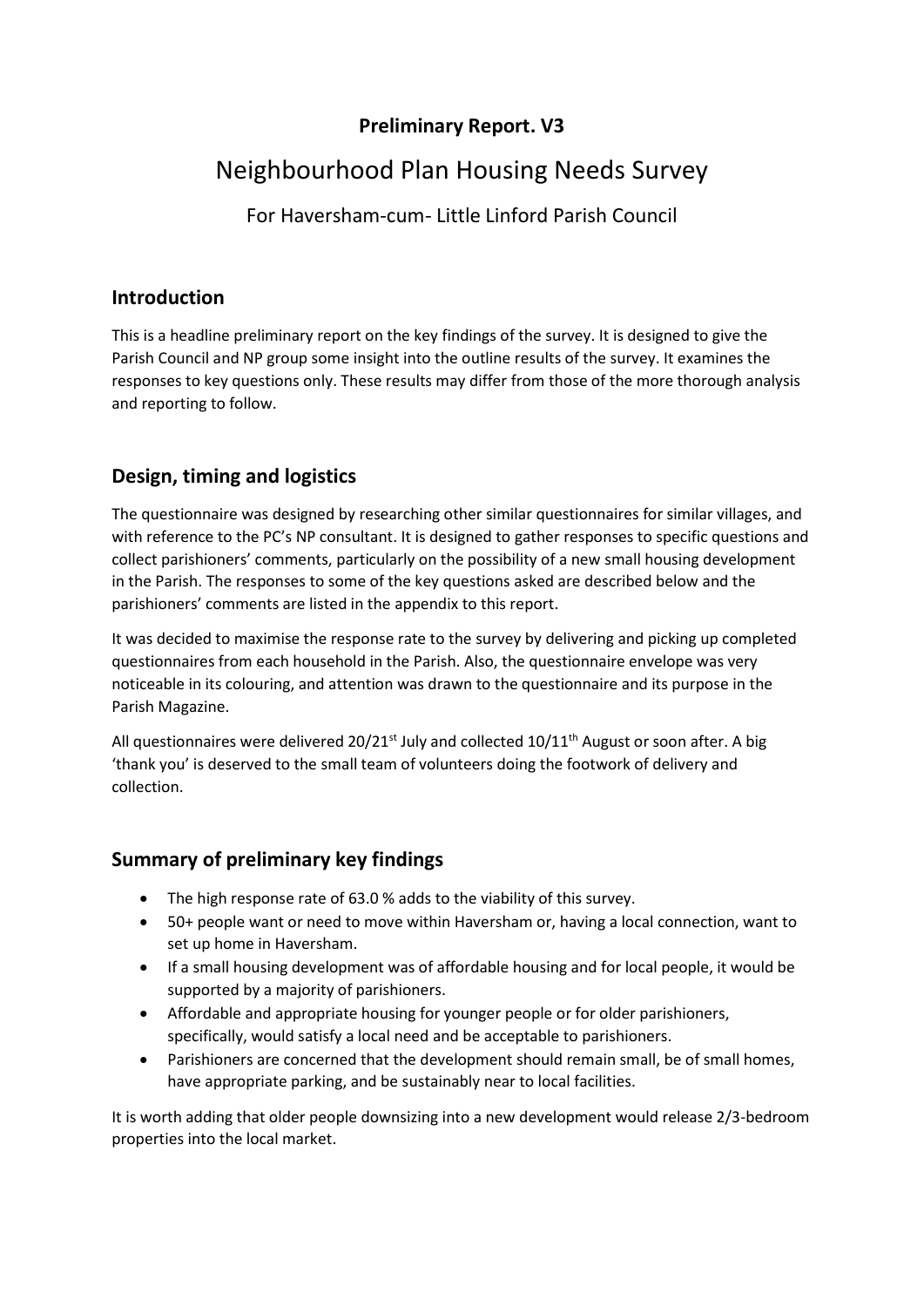#### Parishioners' response rate

211 questionnaires were received from the 335 households in the Parish; a response rate of 63.0%. My feeling is that this is a high response rate ensuring that the figures we observe, the inferences we derive, and the decisions that we make will be well- based.

#### Do parishioners support a small housing development?

Question 20 asked: If this survey indicates a need, would you support a small development of social/affordable housing for local people within the Parish? The response was:

| Yes.  | $=$ | 52.2% |
|-------|-----|-------|
| Maybe | $=$ | 26.3% |
| No    | $=$ | 21.5% |

#### Housing needs in our Parish

Question 7 asked: Does your household as a whole, or anyone in your current household, expect to need to move within Haversham-cum-Little Linford within the next 5 years? The response was:

| No<br>Yes          | $=$ | 80%<br>16% |
|--------------------|-----|------------|
| Blank/inconsistent | $=$ | 4%         |

The 16% responding yes to this question is in fact 33 households expecting to need to move within the parish either as a whole household or splitting the current household into two or more households (e.g. children leaving the family home or elderly people moving into alternative accommodation)

Question 21 asked: Apart from you or anyone currently living in your household, do you know anyone with a 'local connection' who is not currently residing in the Parish that would like to or needs to set up home in the Parish? The response was:

| No  | $=$ | 88% |
|-----|-----|-----|
| Yes | $=$ | 12% |

The 12% responding yes to this question represents a further 22 people, known by Haversham residents and with a 'local connection', who need to or would like to move to the Parish. At this stage, we do not know any other details about their local connection, who they are, or their circumstances.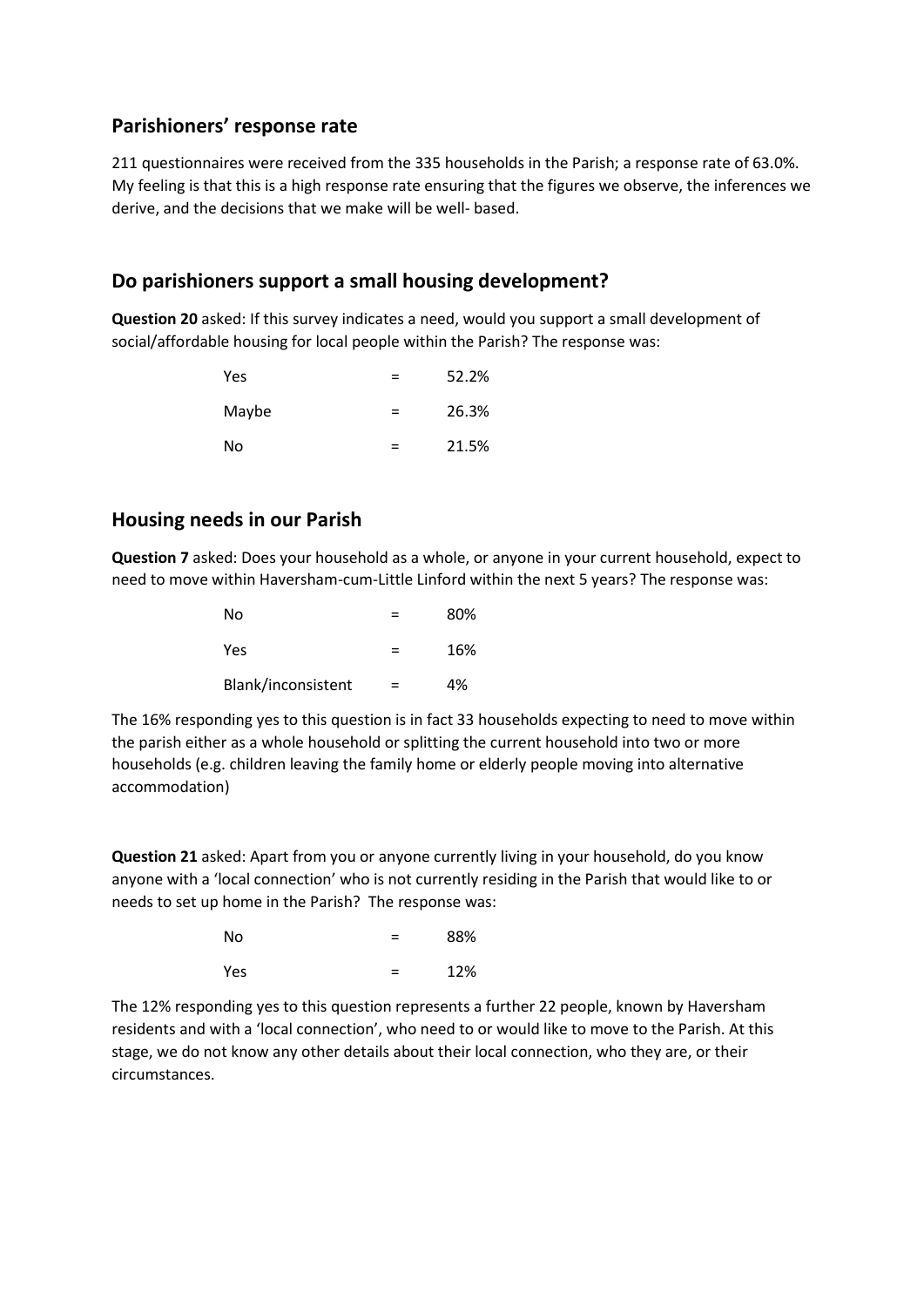The following key questions were asked of the 33 households responding Yes to question 7. i.e. they currently live in the Parish and have a housing need to move or to create an additional household within the Parish in the next 5 years.

Question 10 asked: How would you describe this new household? The response was:

| Single adult          |     | 9 |
|-----------------------|-----|---|
| Adult couple          | Ξ   | 7 |
| Family                | $=$ |   |
| 3 or more adults      | Ξ   | 3 |
| Single elderly person | Ξ   | 2 |
| Elderly couple        | =   | 1 |
| Other                 | =   | 3 |
| No response           | =   | 1 |

Question 13 asked: Does this household have a specialist housing need? The response was:

| No                                  | 24 |
|-------------------------------------|----|
| Yes, ground floor accommodation     | 3  |
| Yes, sheltered housing with support |    |
| services                            | 2  |
| Yes, other housing with support     |    |
| <b>Services</b>                     | 2  |
| Yes, residential care               | 1  |
| Other                               |    |
| No response                         |    |

Question 15 asked: If renting, how much would the household anticipate spending per month? The response was:

| Up to $£500$ per month = |   |
|--------------------------|---|
| £500/700 per month       | 2 |
| £700/900 per month       | 1 |
| £900/1,500+ per month=   | n |

Question 16 asked: If buying, what value property would the household expect to purchase? The response was:

| Up to £180,000   | ⋍ | 10 |
|------------------|---|----|
| £180,000/250,000 |   | Δ  |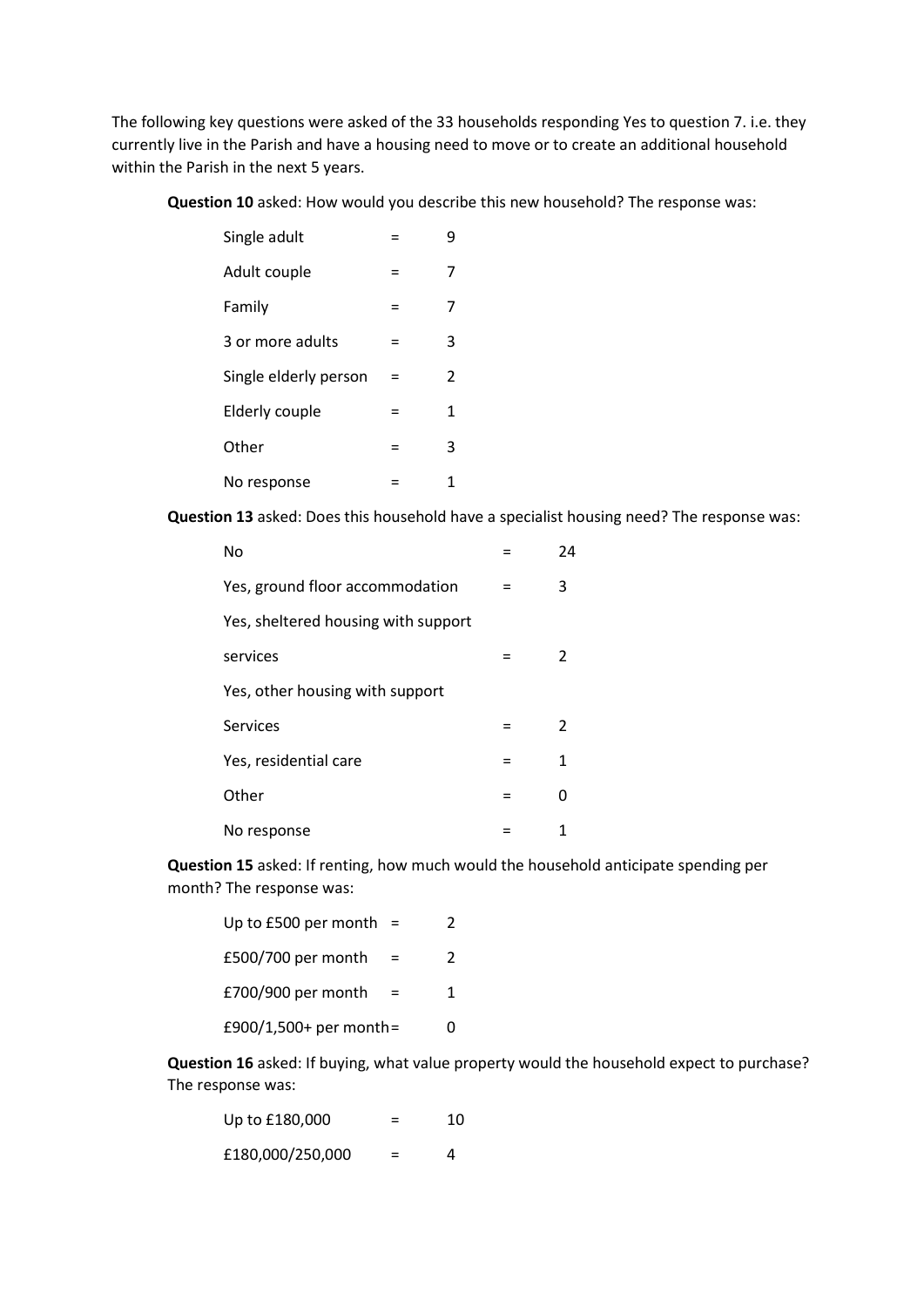| £250,000/350,000       |   |               |
|------------------------|---|---------------|
| £350,000/450,000       | = | З             |
| £450,000/550,000       | = | O             |
| £550,000/650,000       | = | 1             |
| £650,000/750,000       | = | $\mathcal{L}$ |
| £750,000/£1,000,000+ = |   |               |

Question 17 asked: Which options would this household consider to acquire a suitable property? [All options mentioned are recorded]. The response was:

| Buy on the open market                          | 26 |
|-------------------------------------------------|----|
| Build own home/ self-build                      | 6  |
| Rent from Local Authority/Housing Association = | 5. |
| Shared ownership (part owned /part rented)      | 5. |
| Rent privately                                  | 5  |
| Other                                           |    |
| Not answered                                    |    |

#### Comments from respondents

Parishioners were asked for their comments to question 20, asking if they would support a small development, and also for any other comments they may have on housing need or any other subject. Please see following Appendix, where these comments are grouped together to represent people with similar comments to make. Over 100 comments were received.

#### Note on non-respondents

As with all surveys, by definition, non-respondents' opinions are unknown. However, in this case anecdotal evidence suggests that some non-responders had no interest in the subject because they were unlikely to want to or need to move home in the foreseeable future; while some other older parishioners felt unable to complete the questionnaire although they may have had a need or desire to move home locally. I am not suggesting that these were the only two reasons for not responding or that these two reasons would be equal in any way, in any consideration of the Parish's needs for the future.

Harvey Gilbert, September 2019

For the Neighbourhood Plan Group of Haversham-cum-Little Linford Parish Council

[Appendix follows]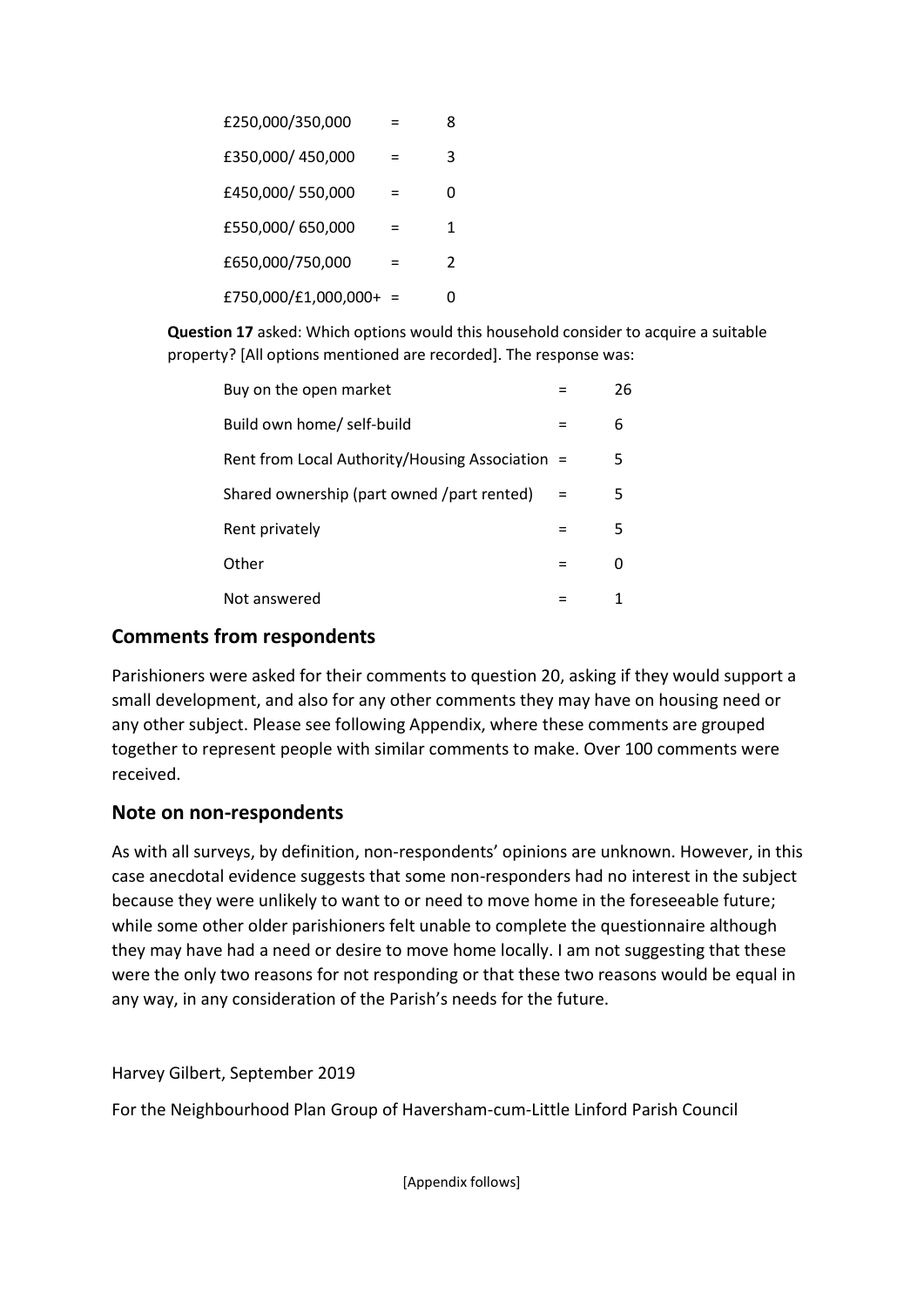## Appendix to NP Housing Needs Survey

## Parishioners' Comments

Parishioners were asked for their comments on question 20, asking if they would support a small development, and for any other comments they may have on housing need or any other subject. These comments are grouped together to represent groups of similar comments.

#### Favourable comments

| Needs to be for people from within the Parish                             | x <sub>14</sub>  |
|---------------------------------------------------------------------------|------------------|
| Important that local people can remain/return to Haversham                | $x \overline{7}$ |
| Need affordable housing especially for younger people                     | x <sub>5</sub>   |
| Bungalows should be built                                                 | x <sub>5</sub>   |
| Would support development of 1 or 2 bed properties for older people       | x <sub>3</sub>   |
| The Community needs to be able to support its residents                   | x <sub>3</sub>   |
| Need accommodation to downsize into                                       | x <sub>2</sub>   |
| Important to have/ develop a mixed/diverse community                      | x <sub>2</sub>   |
| We fully support the need for additional housing in the parish, but at    |                  |
| a sustainable number and include more provision for local community       |                  |
| It is likely that young people wish to establish themselves independently |                  |
| and that older people want to downsize                                    |                  |
| Small development with younger people will stop the village dying         |                  |
| We would support a sustainable/eco-friendly development                   |                  |
| It is important that affordable housing is available in order that people |                  |
| can move into and regenerate the area.                                    |                  |
| Communities need to develop and grow                                      |                  |
| Has been sorely lacking in Haversham                                      |                  |
| A small development would help to smarten-up the village                  |                  |
| Can't afford to move into larger property                                 |                  |
| Need small development of low-cost housing, not to rent                   |                  |
| Is needed by current residents                                            |                  |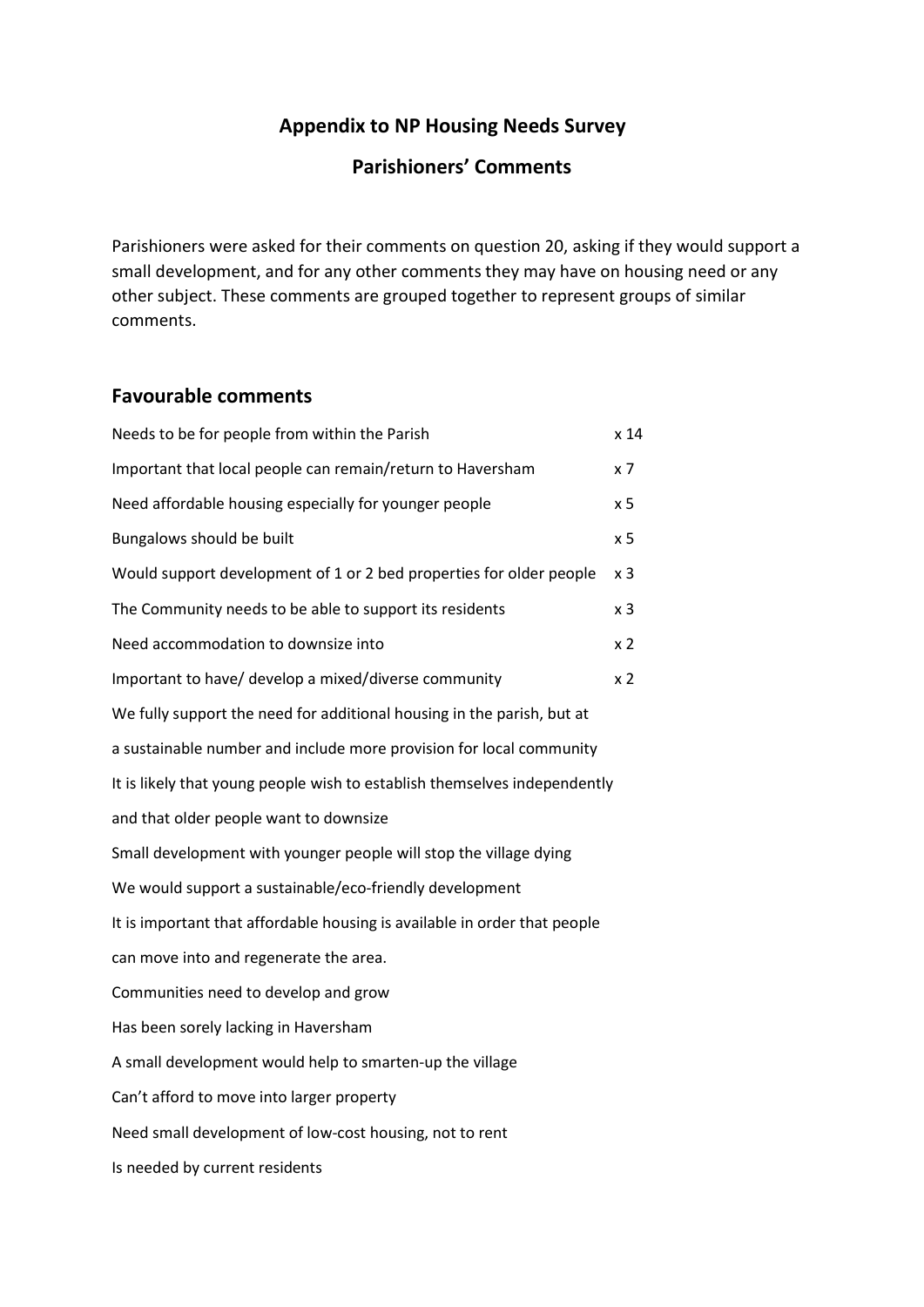Shortage of affordable/social housing If required, is the right thing to do Small development of affordable housing, not big development with social housing Must be affordable I like Haversham as it is but understand some small development may be needed.

## Neutral/conditional Comments

| Depends on size, location and type of housing                     | x 12 |
|-------------------------------------------------------------------|------|
| Commensurate with the needs of the community, sustainable, near a |      |
| bus stop, access to infrastructure/ in upper Haversham            | x 6  |
| Needs to be less than 5 properties                                |      |
| Should build quality homes                                        |      |
| Would support small development but not social housing            |      |
| New homes need solar panels                                       |      |
| Must blend in                                                     |      |
| Mix of houses needed £100,000 to £650,000                         |      |
| Must improve air quality from Recycling Plant                     |      |

## Negative Comments

| Negative effects of any new social housing to those around it | x 7            |
|---------------------------------------------------------------|----------------|
| Parking issues/ new homes need proper parking                 | x 3            |
| Don't want more traffic/ traffic already dreadful             | x 3            |
| Improve roads and infrastructure to accommodate more housing  | x <sub>2</sub> |
| No big housing estates/large development please               | x2             |
| Should keep farmland as it is, leave our beautiful area alone | x2             |